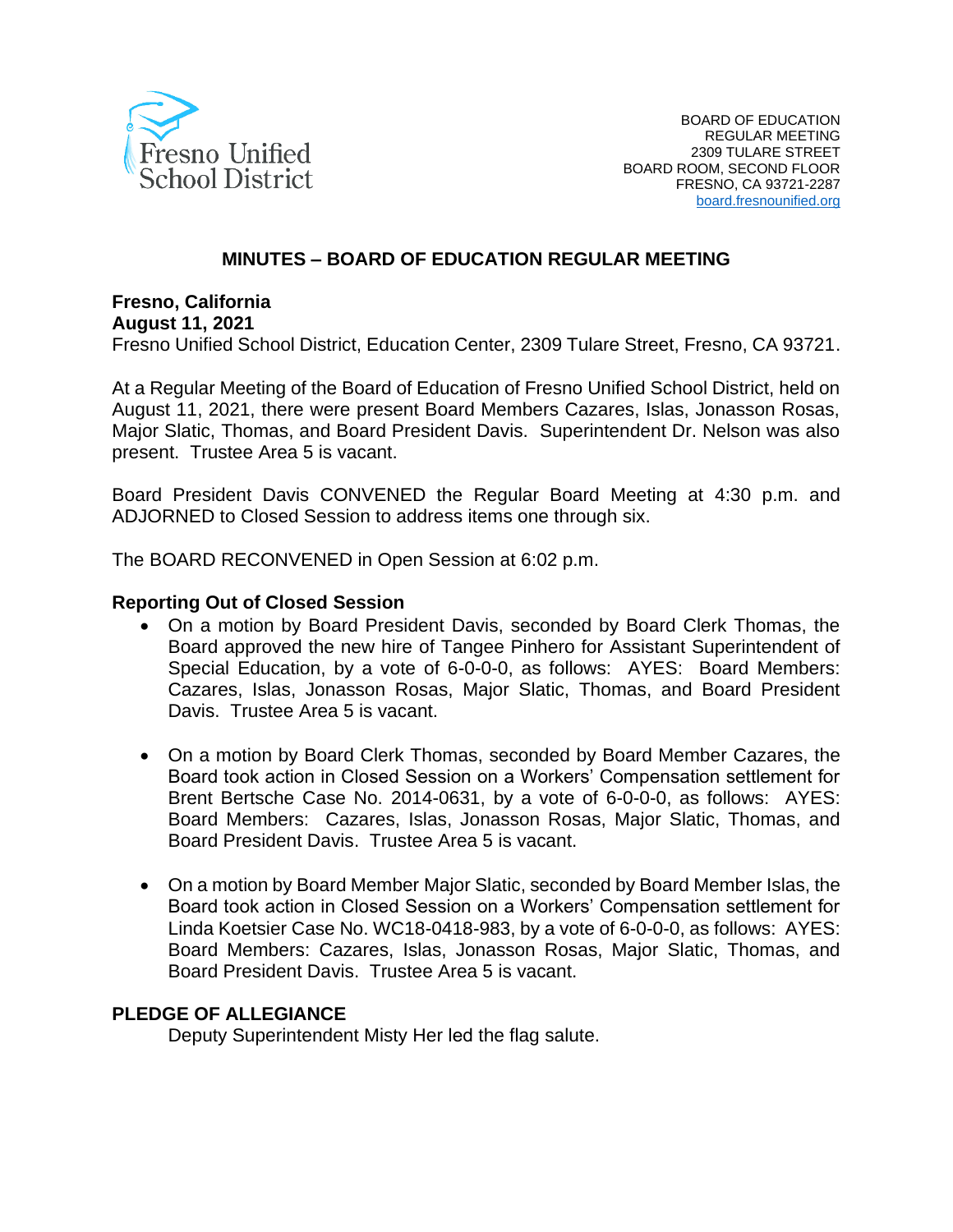### **HEAR Report from Superintendent**

- Shared tomorrow is officially our first day back to school and just like every year, I know so many of us are feeling those first-day jitters! Especially after the past year and a half of uncertainty and with all the politicization of returning to school inperson, I know it's easy to feel overwhelmed. Here's my advice to all of us here tonight and to the entirety of our Fresno Unified Family – let's focus on our kids coming back to school safely, responsibly, and happily. Let's leave the controversy and politicization out and keep focused on our mission – to cultivate and nurture the interests, intellect, and leadership of our students by providing an excellent, equitable education in a culturally proficient environment. If we focus there, we will be successful in moving forward together and achieving our greatest potential.
- Shared that many of you heard the Governor announce today the requirement that all staff need to provide proof of vaccination or be tested for COVID-19 on at least a once weekly basis. Our teams are already working on how to implement this mandate successfully before the required deadline of October 15, 2021. As with all mandates that have come our way, like indoor mask-wearing, we will work to successfully implement as required, but we will not be distracted from our core mission in serving our students.
- Shared we are excited to welcome our students back tomorrow and kick this school year off with enthusiasm, support, and love. Safety guidelines are in place to protect our students and staff, social emotional supports have been increased for our students, and activities, sports and clubs are back. Our teachers are ready and supported to meet our students where they are, build those crucial relationships, and help each student to progress in their academic journey. School sites and our Parent University stand at the ready to support parents and answer your questions. Tomorrow, as busses get rolling and parents start their normal drop-off routines again, we ask that everyone be extra vigilant while driving around our schools to keep our students and families safe. If you're looking for our current safety guidelines, bus routes, and bell schedules please head to our website and to your school's website for more information.
- Dedicated the rest of his remarks to remembering and honoring our dear colleague and friend, Trustee Carol Mills. I first met Carol back in 2001, when I served as her son's vice principal at Powers-Ginsburg Elementary. While serving as a parent, she advocated for not only what was best for her son, but also for all the young people in her circle. She was relentless in her pursuit of trying to make the district the best that it could possibly be, Carol served as a tireless advocate for our city's kids, having spent her last 17 years as a Trustee of the district. First elected in 2004, Carol was the champion of any initiative that directly benefited students, including supporting every child with the opportunity to participate with programs such as the International Baccalaureate program or Career Technical Education, as well as expanding our students' access to arts, athletics, and engagement activities. She advocated tirelessly for having after-school opportunities available to every child and family -- a dream that will be realized in 2021.For the last several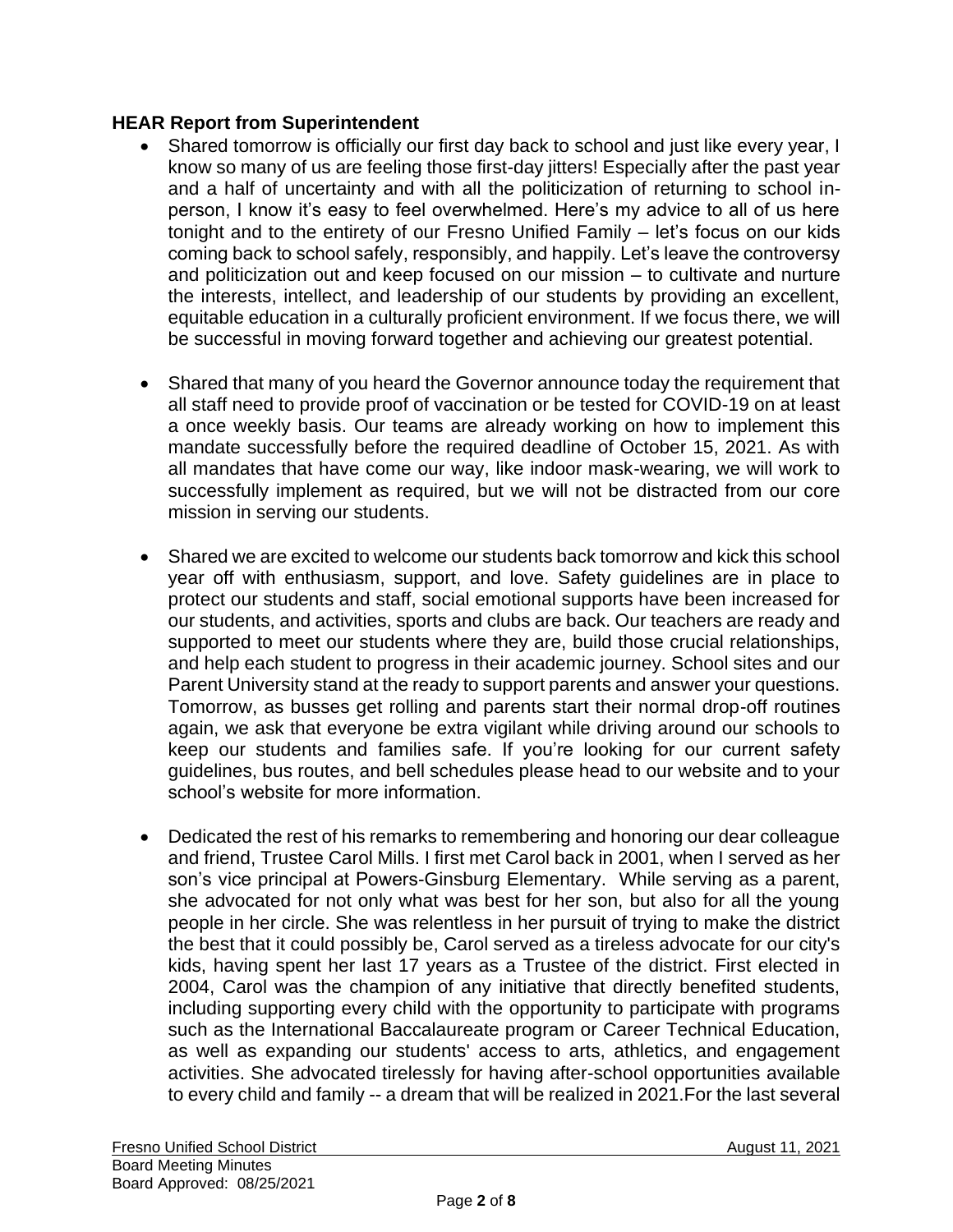#### **HEAR Report from Superintendent - continued**

months, Carol fought a valiant battle against Lou Gehrig's disease. True to her nature, she continued to serve as an advocate and role model, this time in the role of ableism. She advocated for her own rights, as well as the rights of others with exceptionality until her last breath. Her digitized graduation speech at the 2020 commencement for Fresno High was the very epitome of the concept of "finishing well." Our community has been made better through her commitment to serving others. We stand in her debt, and she will be missed.

### **BOARD/SUPERINTENDENT COMMUNICATION**

**Clerk Thomas**: Thanked The Fresno Metro Black Chamber and West Fresno Resource Center for supporting students by providing back packs, school supplies, haircuts, blood pressure checks, diabetes checks and much more; Thanked students for canvassing the neighborhoods to provide families information regarding the backpack and supplies give away

**Member Jonasson Rosas**: Thanked staff for video tribute for Trustee Mills and , offered condolences to her family. Referenced Governor Newsome's announcement. Encouraged people to remember we are not in the clear yet and be prepared. Requested more information regarding school preparedness. What is the district doing to prepare/plan? Especially considering the district's specialty programs. Commented that now is an opportunity to present teaching as an option to those looking for a new career, a media or marketing campaign to recruit more people into the pipeline.

**Member Major Slatic:** Shared that in the last several weeks he has engaged with constituents and is seeing a trend in worry about restrooms at sites. Requested clarity as to if a feedback loop exists between central office, sites and parents regarding restroom; and, if one does not to please have one created. Shared concern about safety protocol communications and messages. Is concerned with the state of the district's Communication Office and referenced several lockdown situations. Stated the Superintendent should be held accountable to hold the Communication Office accountable.

**Member Cazares**: Welcomed parents, students, and staff back to school. Thanked those who worked during the summer to support students. Reminded parents to make sure they charge their child's laptop, if it's not working call the Family Learning and Technology Support (FLATS) Center at 559-457-3939. Extended condolences to the family of Trustee Mills.

**Member Islas**: Offered condolences to Trustee Mills family. Congratulated Board President Davis for her nomination for the Top Ten Professional Women award. Grateful to Fresno City College for partnership with Design Science. Shared announcements for events taking place in the McLane Region. Thanked Parent University for back to school event. Encouraged people to follow public health guidelines and recommendations and to get vaccinated.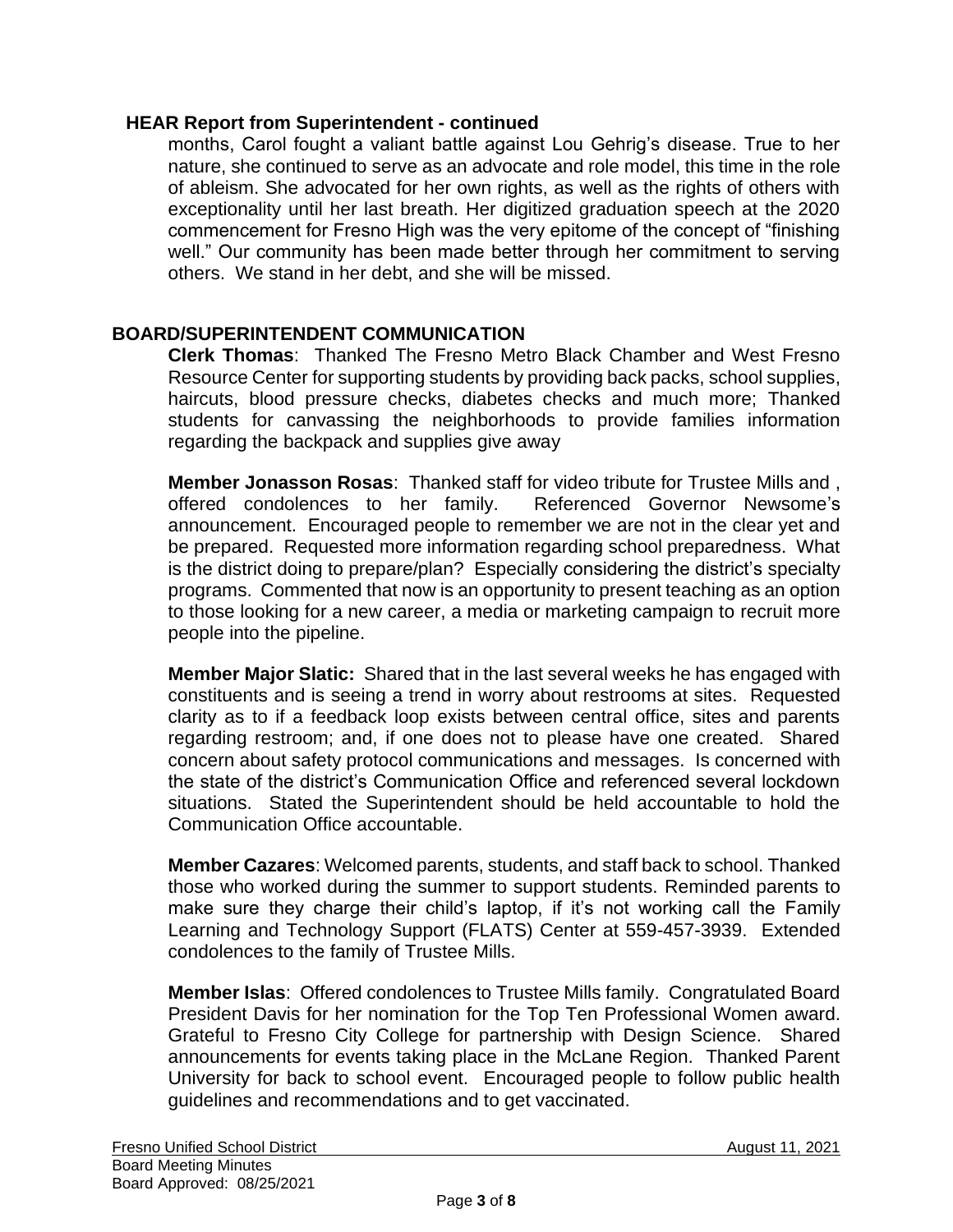### **BOARD/SUPERINTENDENT COMMUNICATION - continued**

**President Davis:** Reminded people Thursday and Friday will be minimum days with Monday being a full day. Requested staff to ensure students at the Fresno Adult School have access to a computer and a hotspot. Expressed condolences to Carol Mills family.

### **OPPORTUNITY for Public Comment on Consent Agenda Items**

For the record, the Board received zero requests to address the Board on the Consent Agenda.

On a motion by Board Member Islas, seconded by Board Member Cazares, the Consent Agenda, was approved, by a vote of 6-0-0-0, as follows: AYES: Board Members: Cazares, Islas, Jonasson Rosas, Major Slatic, Clerk Thomas, and President Davis. Trustee Area 5 is vacant.

**ALL CONSENT AGENDA** items are considered routine by the Board of Education and will be enacted by one motion. There will be no separate discussion of items unless a Board member so requests, in which event, the item(s) will be considered following approval of the Consent Agenda.

## **A. CONSENT AGENDA**

- **A-1, APPROVE Personnel List APPROVED as recommended**, the Personnel List, Appendix A, as submitted.
- **A-2, ADOPT Findings of Fact and Recommendations of District Administrative Board**

**ADOPTED as recommended**, the Findings of Fact and Recommendations of District Administrative Panels resulting from hearings on expulsion and readmittance cases conducted during the period since the June 16, 2021 Regular Board Meeting.

### **A-3, APPROVE Minutes from Prior Meeting**

**APPROVED as recommended**, the draft minutes for the June 16, 2021 Regular Board Meeting.

**A-4, ADOPT Resolution 21-01, Authorizing Debt Service Estimate to be Provided to the County of Fresno Respecting Unsold General Obligation Bonds of the Fresno Unified School District Relating to the Measure M Authorization for Fiscal Year 2021/22**

**ADOPTED as recommended**, Resolution 21-01, to authorize the district's debt service estimate to be provided to the County of Fresno respecting unsold Measure M bonds for fiscal year 2021/22.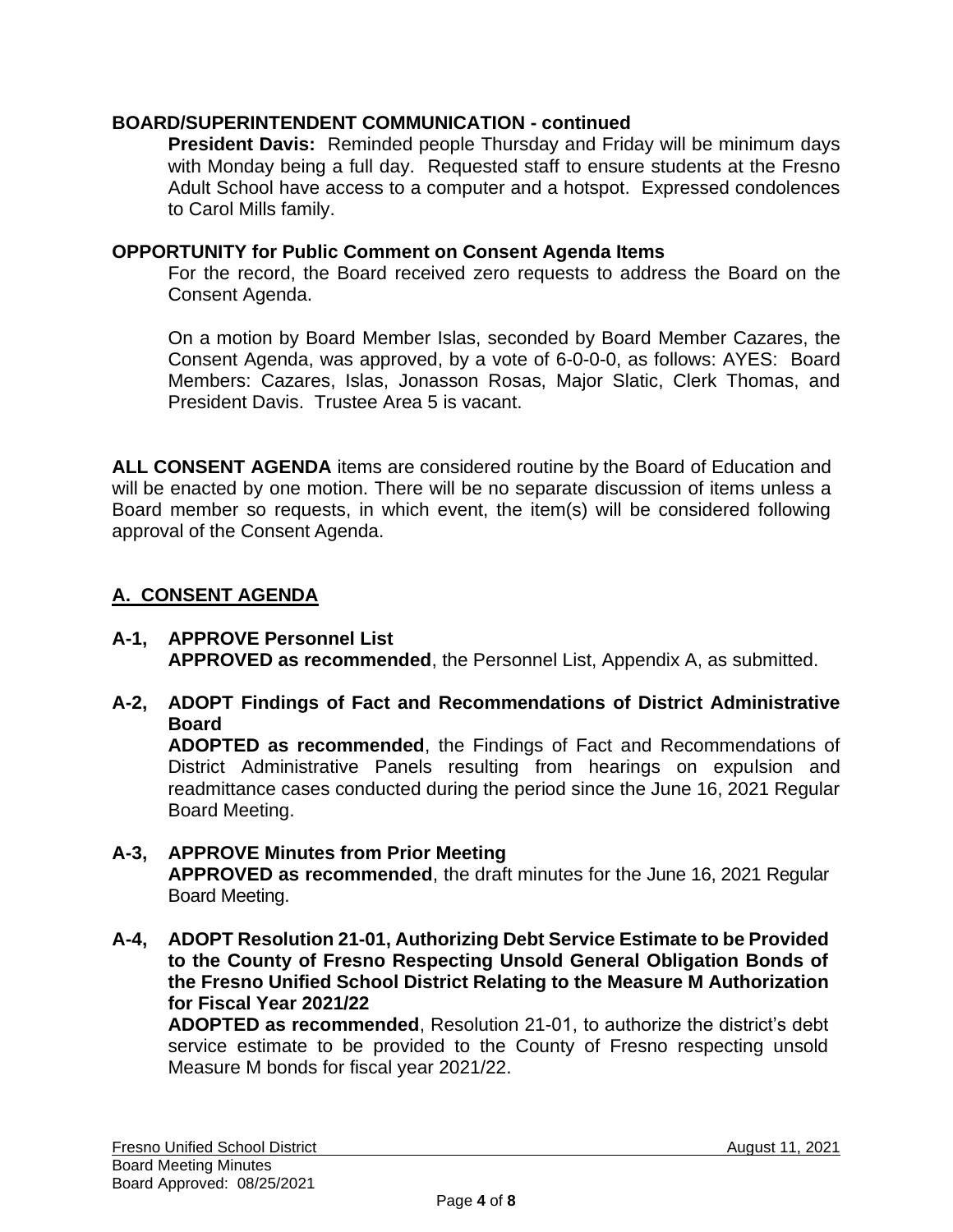### **A. CONSENT AGENDA - continued**

- **A-5, APPROVE Budget Revision No. 1 for Fiscal Year 2021/22 APPROVED as recommended**, Budget Revision No. 1 for fiscal year 2021/22.
- **A-6, APPROVE Annual Agreements for the 2021/22 School Year APPROVED as recommended**, a matrix detailing agreements to provide services to Fresno Unified School District.
- **A-7, APPROVE Memorandum of Understanding with Carter G. Woodson Public Schools**

**APPROVED as recommended**, a Memorandum of Understanding (MOU) with

Agape, Inc, a California nonprofit public benefit corporation that manages and operates Carter G. Woodson Public Charter School.

- **A-8, APPROVE Amendment of California School Management Agreement for Emergency Connectivity Fund Applications APPROVED as recommended**, an amendment to the existing agreement with California School Management, to assist the district in creating the forms and applications required for participation in the Emergency Connectivity Fund (ECF).
- **A-9, APPROVE Award of Bid 22-01, Addams Elementary School Building Additions and Modernization APPROVED as recommended**, information on Bid 22-01, for construction of a new five-classroom early learning building, seven new primary grade modular classrooms and space remodel for two additional classrooms, administration building with student support spaces, and site improvements at Addams Elementary School.
- **A-10, APPROVE Proposed Revisions and ADOPT Revised Board Policy APPROVED as recommended**, revised Board Policy (BP): 6158 Independent Study.
- **A-11, DENY Claim GL19-0919-5487 DENIED as recommended**, a Claim for Damages by Keona Smith, case GL19- 0919-5487.
- **A-12, RATIFY Master Services Agreement with Frontline Technologies Group RATIFIED as recommended**, a one-year Master Services Agreement with Frontline Technologies Group, LLC dba Frontline.

## **A-13, RATIFY Change Orders**

**RATIFIED as recommended**, information on Change Orders for the following projects: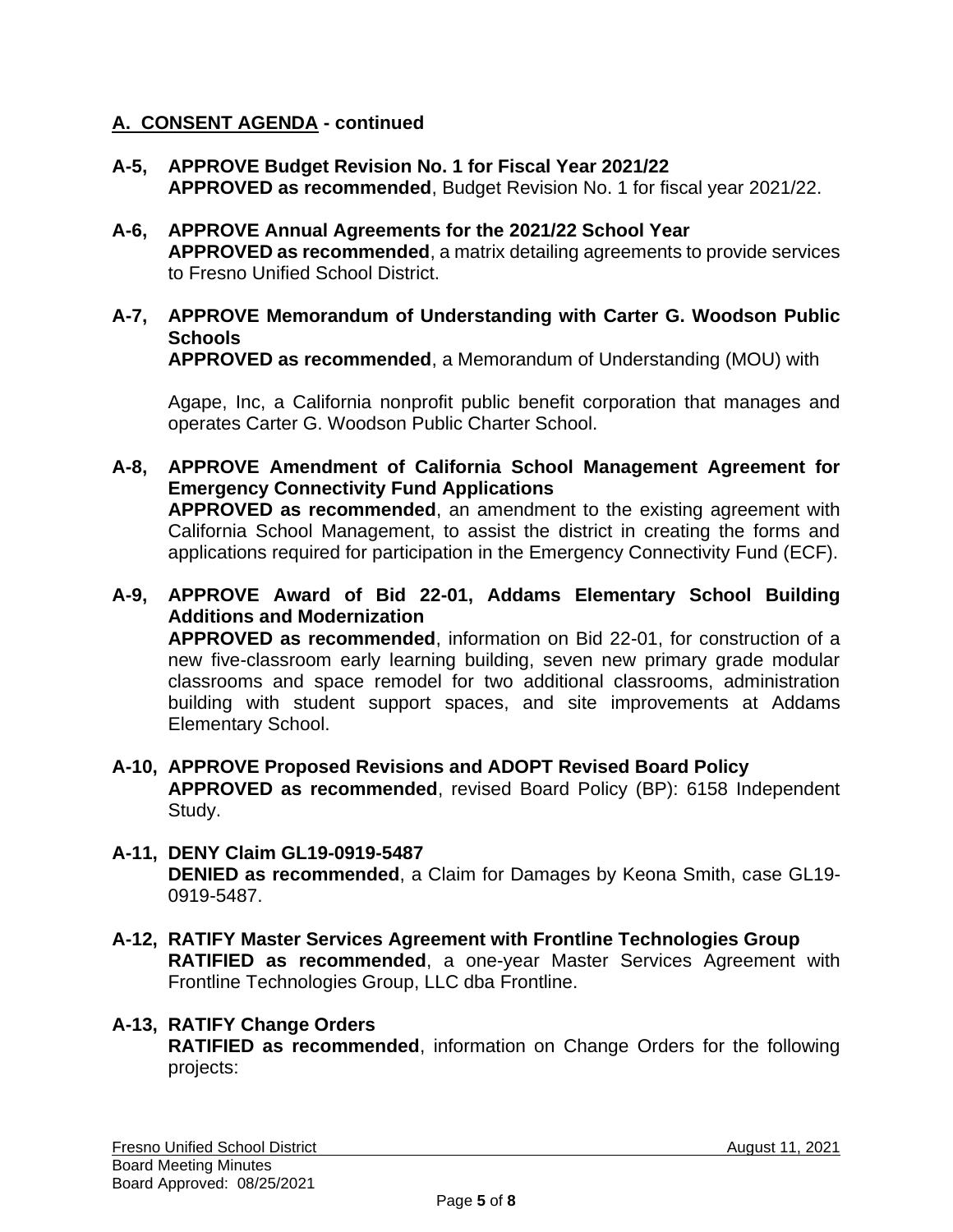# **A. CONSENT AGENDA - continued**

| Bid 20-11, Ericson Elementary School Early Learning Building Construction<br>and Interim Housing Infrastructure    |    |         |  |
|--------------------------------------------------------------------------------------------------------------------|----|---------|--|
| Change Order 10 presented for ratification                                                                         | \$ | 24,925  |  |
| Bid 21-01, Hoover High School Event Center Painting and Fire Proofing<br>Change Order 1 presented for ratification | \$ | 24,622  |  |
| Bid 21-04, McLane High School New CTE Digital Media Arts Lab<br>Change Order 1 presented for ratification          | \$ | 26,030  |  |
| Bid 21-07, McLane High School Fire Alarm Upgrade<br>Change Order 4 presented for ratification                      | \$ | 6,461   |  |
| Bid 21-11, Edison High School Gymnasium Addition<br>Change Orders 1-3 presented for ratification                   | \$ | 154,399 |  |
| Bid 21-14, McLane High School Stadium Scoreboard Replacement<br>Change Order 1 presented for ratification          | S  | 37,500  |  |
| Bid 21-24, Columbia Elementary School Classroom Building Addition                                                  |    |         |  |

Change Order 2 presented for ratification \$ 5,641

## **A-14, RATIFY the Filing of Notices of Completion**

**RATIFIED as recommended**, Notices of Completion for the following projects, which have been completed according to plans and specifications.

Bid 19-42 Sections B ,C and D, Lighting Improvements at Various Schools

Bid 19-50 Sections A and B, Portable Classroom Relocation and Infrastructure for Ewing, Kirk, Phoenix, Sunset, Vang Pao and Wilson Elementary Schools

Bid 20-11, Ericson Elementary School Early Learning Building Construction and Interim Housing Infrastructure

Bid 20-54 Section B, Modular Classroom Infrastructure for Lawless, Lincoln and Malloch Elementary Schools

Bid 21-01, Hoover High School Event Center Painting and Fire Proofing

Bid 21-07, McLane High School Fire Alarm Upgrade

Bid 21-12 Sections A and B, Gymnasium Scoreboard Replacement at Various Middle Schools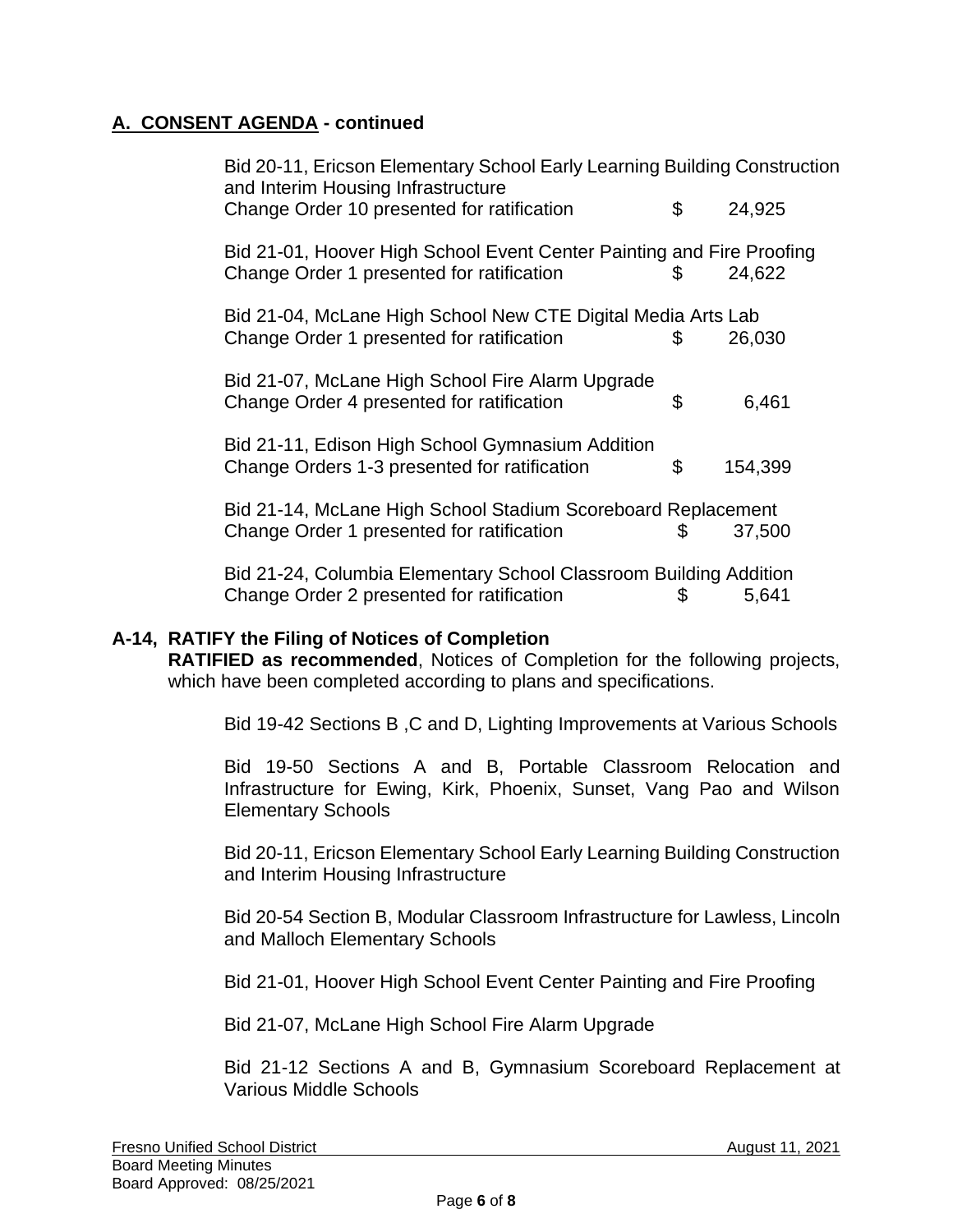# **A. CONSENT AGENDA - continued**

Bid 21-14, McLane High School Stadium Scoreboard Replacement

**A-15, RATIFY Purchase Orders from May 01, 2021 through May 31, 2021, and one Purchase Order from February 2021 RATIFIED as recommended**, information on purchase orders issued from May 01, 2021 through May 31, 2021, and one purchase order from February 2021.

### **OPPORTUNITY FOR UNSCHEDULED ORAL COMMUNICATIONS**

For the record, the Board received five requests to address the Board during Unscheduled Oral Communications. Individual names along with a summary of topic are listed as follows:

**Lorena Moreno**: Concerned that son lost his seat at magnet school when she decided to have him continue with on-line learning.

**Joana Meza**: Concerned with the district's communication to families in preferred language and ease of access of website.

**Carmen Zamora**: Concerned with the district's communication to families in preferred language and ease of access of website.

**Merlin Dimas**: Concerned with number of teachers assigned to eLearn. **Andrew Fabela**: Commented on voting history of the Board.

### **B. CONFERENCE/DISCUSSION AGENDA**

### **B-16, DISCUSS and ADOPT Resolution 21-04 to Fill Board Vacancy in Trustee Area 5 by Provisional Appointment and Establish Procedure for the Appointment of a Provisional Board Member**

### **OPPORTUNITY for Public Comment**

For the record, the Board received one submission of public comment for Agenda Item B-16. Individual names along with a summary of topic are listed as follows:

**Andrew Fabela**: Thanked Trustee Islas and Major Slatic for respecting Trustee Mills by their previous meeting vote to not appoint a provisional appointment for Trustee Area 5 vacancy.

Board President Davis motioned that to NOT adopt the resolution for appointment and to allow for the call of an election to fill the vacancy in Trustee Area 5, seconded by Board Clerk Thomas. The motion carried by a roll call vote of 6-0-0- 0, as follows: AYES: Board Members: Cazares, Islas, Jonasson Rosas, Major Slatic, Clerk Thomas, and Board President Davis. Trustee Area 5 is vacant.